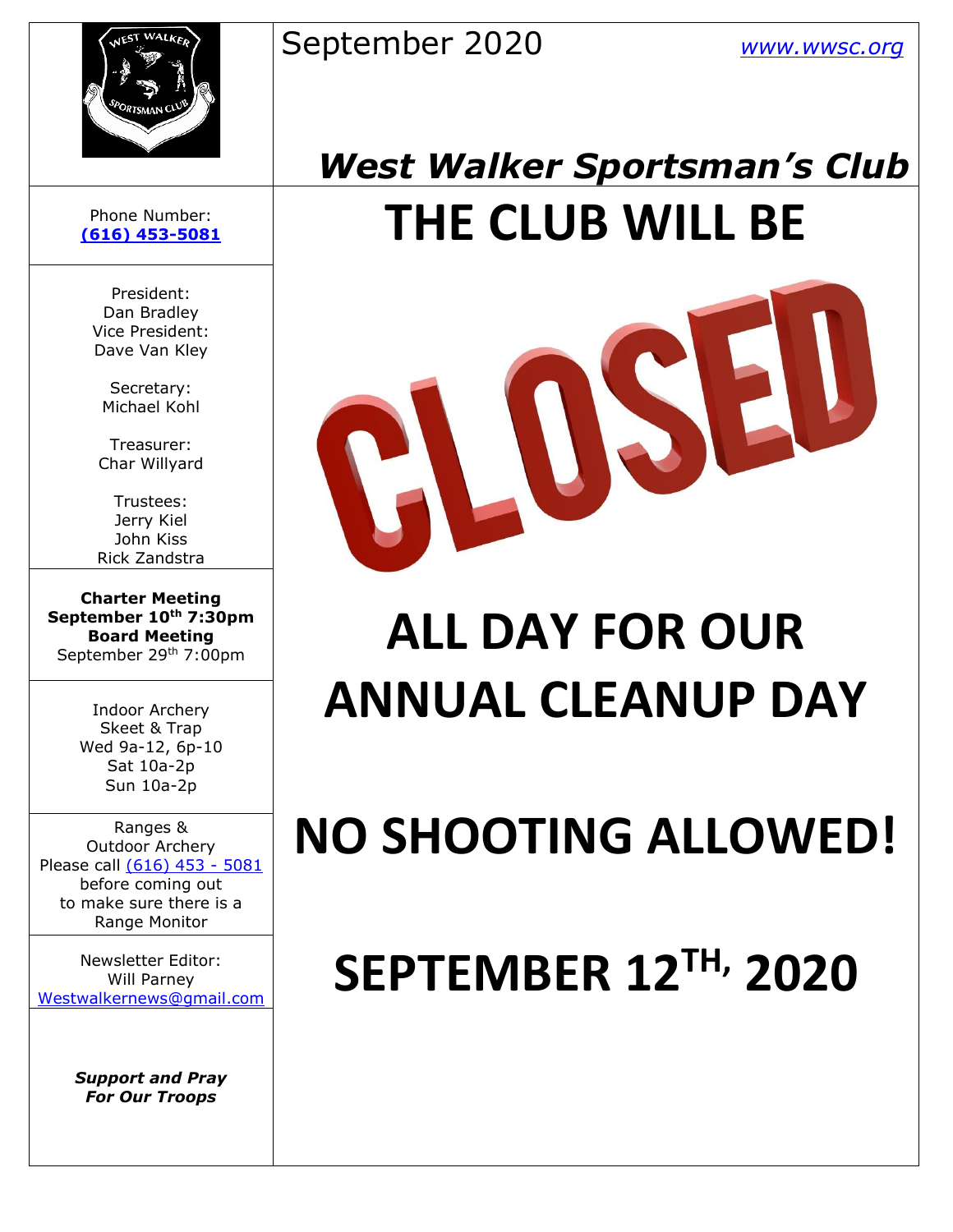## Outdoor Rifle & Pistol Range News

First of all the good news, that most already know is, of course, that the ranges are open seven days a week again. Be sure to thank your range monitor for offering their time so our community of shooting enthusiasts have optimal opportunity to enjoy this traditional pastime.

Jeff & I are in the process of building the monitor team back up to a level we can ensure we *stay* open! We are determined to make this work because it is what's right. All these shifts are flexible, as low pressure as I can make them, and by all reports an enjoyable way to spend a few hours once or twice a month. One of the ways to keep pressure low is to have a deep enough 'bench'. Nobody need feel bad about putting a family or recreational opportunity ahead of covering "their" shift, or even taking a month or two off for whatever reason. No previous experience or training is needed, we will teach you what you need to know, on the job, working a shift or two *(as many as makes you comfortable!)* with either Jeff or I.

Our contact info is elsewhere in this newsletter (leave voice message on phones, we both work), or stop by the range office and ask to fill out a survey/ profile form. Remember to express a little gratitude to the guys & gal that are making this work!

#### 2020 Fall / Winter Special Range Hours

| November 15th, opening firearm deer, 10:00am-2:00pm |  |
|-----------------------------------------------------|--|
|                                                     |  |
|                                                     |  |
| December 25, Christmas Day12:00pm-5:00pm            |  |
| December 31, New Year's Eve9:00am-2:00pm            |  |
|                                                     |  |
|                                                     |  |

*(weather & monitor available permitting)*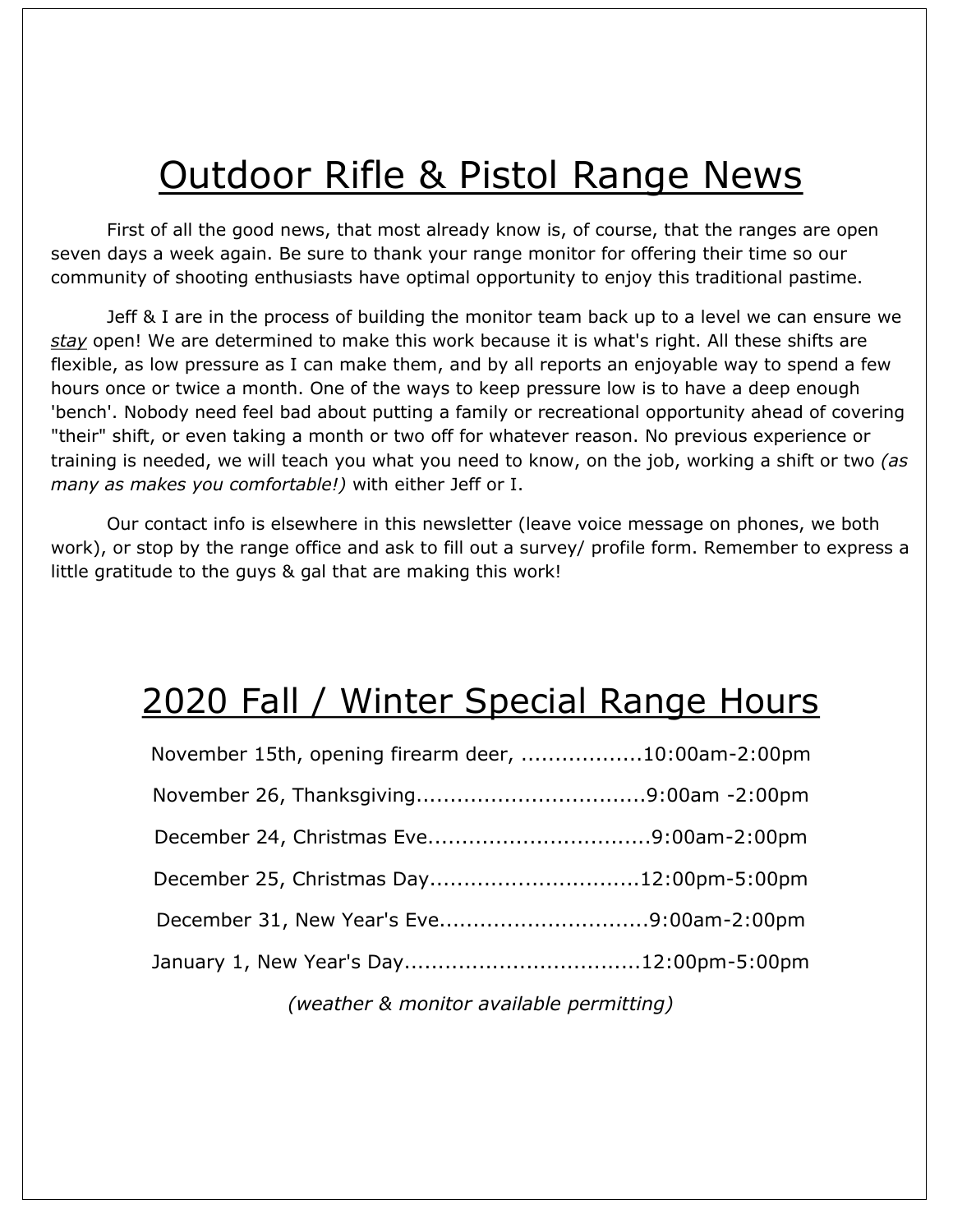The Winter League has finally had their banquet on July 18, late thanks to COVID19. The following are the results on the winners.

> Skeet, Flight 1 David Tagg, Dan Bradley, David Boomstra Chris Ferrari, Rick Zanstra

Skeet, Flight 2 David VanKley, Mike Kamps, Gordon Wiersema Art Holden, Nathaniel VanDalen

Trap, Flight 1 Terry Westedt, Joe Popwich Jr, Tom May, Ken May Dan Bradley

Trap, Flight 2 Jim Rosin, David VanKley, Jack Boshoven Mike Simcik, Mark Boguszewski

> Skeet, 20ga David Tagg, Rick Zanstra

Skeet, Doubles David Longcore, Brian Myers

Winner of High Over All (Trap & Skeet). Joel VanVels

On July 19 we had a Black Bird shoot. There were 35 entries in Skeet and 35 entries in Trap. With that there was also a Long Bird shoot on the 5-stand Winner: David Tagg he broke all 3 targets.

A great bunch of fun was had by all. The shooting is slow with still not a lot of the regulars shooting yet. Come on out and SHOOT we are open on the regular schedule. ALL machines are working great. Water has finally receded.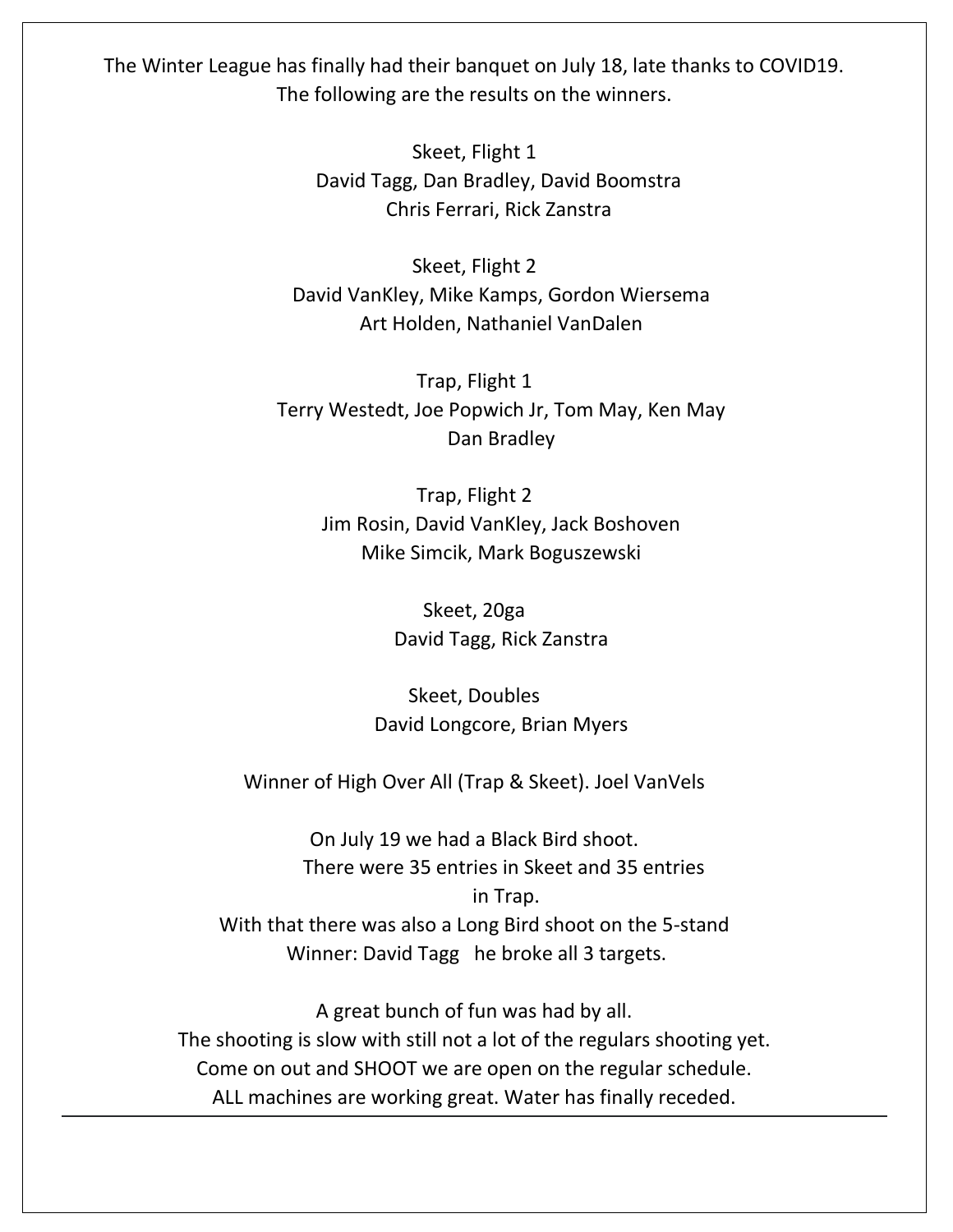

#### *WEST WALKER*

# *\*\* Fall 150 Shoot \*\**

## **FUN SHOOT of 150 total targets**

## **\* 50 Trap- 50 Skeet- 50 5-Stand \***

**Saturdays, or Sundays, Sept. 13, 19-20,**

### **Random 2- Man pairings (drawn after**

**shooting)**

#### **Entry Cost: \$9.00 – per shooter –** *plus regular line fees*

#### **Random Pair with Highest combined score will be the winners**

**Each participant shoots 2 lines of Trap, Skeet and 5-Stand- (on any of 3 dates) 1 st place pair shares 45% of the collected entry \$ plus "***Bragging Rights***" until next year.**

**2 nd place pair shares 25% " " " "**

**(Winnings to be applied to your shoot cards) Top team also gets a** *West Walker hat!!*

**Ties will be settled by reverse long run.**

## *Come and join the fun!!*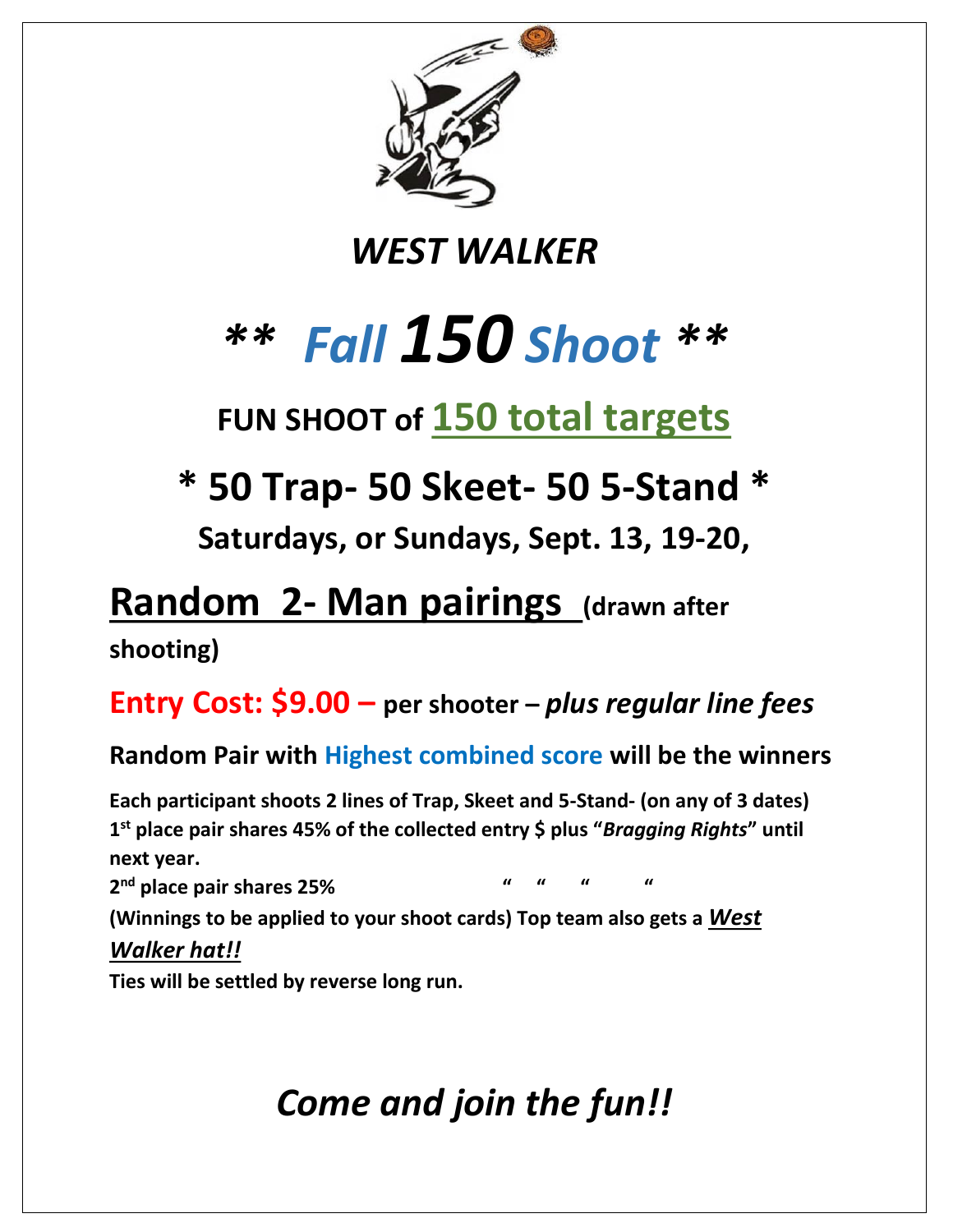

# DUCKS DAYS

#### All calibers welcome.

Iron sites only please. Round nose only. No hollow point or wad cutter No magnums or rifle calibers allowed.

**\$2 ENTRY FEE** 

ENTER AS MANY TIMES AS YOU LIKE.

#### **THREE WAYS TO PLAY**

- 1) HIGH PAPER TARGET SCORE EACH DAY GETS 30% OF ENTRY FEES
- 2) MOST DUCKS COLLECTED JANUARY TO SEPTEMBER EACH TIME YOU GET 60 OR MORE POINTS ON THE PAPER TARGET YOU WIN A DUCK CASH PRIZE OF 10% OF TOTAL FEES DURING SIX MONTH RUN WILL BE PAID

DUCKS AWARDED TO DATE: 26 LEADER: RYAN HEKLSEL 12

3) JUST COME TO HAVE FUN SHOOTING AT THE THREE THEME BASED REACTIVE **TARGETS OFFERED EACH DAY** 

#### **JANUARY: WINTER CARNIVAL DUCKS**

WINNERS: 1/19 JEFF REYNOLDS 90 POINTS 1/25 RYAN HELSEL 88 POINTS **FEBRUARY: LOVEY DOVEY DUCKS** WINNERS: 2/8 GARY ADLER 90 POINTS 2/16 RYAN HELSEL 90 POINTS **MARCH: LUCKY DUCKS WINNER** 3/15 RYAN HELSEL 100 POINTS 3/21 CANCELED DUE TO VIRUS CLOSING **JULY: EASTER IN JULY: HIPPITY HOPPY DUCKS** WINNER 7/11 NO PARTIICIPANTS 7/12 RYAN HELSEL 90 POINTS **AUGUST SWIMMING DUCKS WINNER 8/7 KEITH MCALLISTER** 8/8 TIE: DON MIZE & JOSH ZICK **SEPTEMBER: GALLOPING DUCKS** FRIDAY 9/18 6;00 PM TO 8:00 PM SUNDAY 9/20 12:00 PM TO 2:00 PM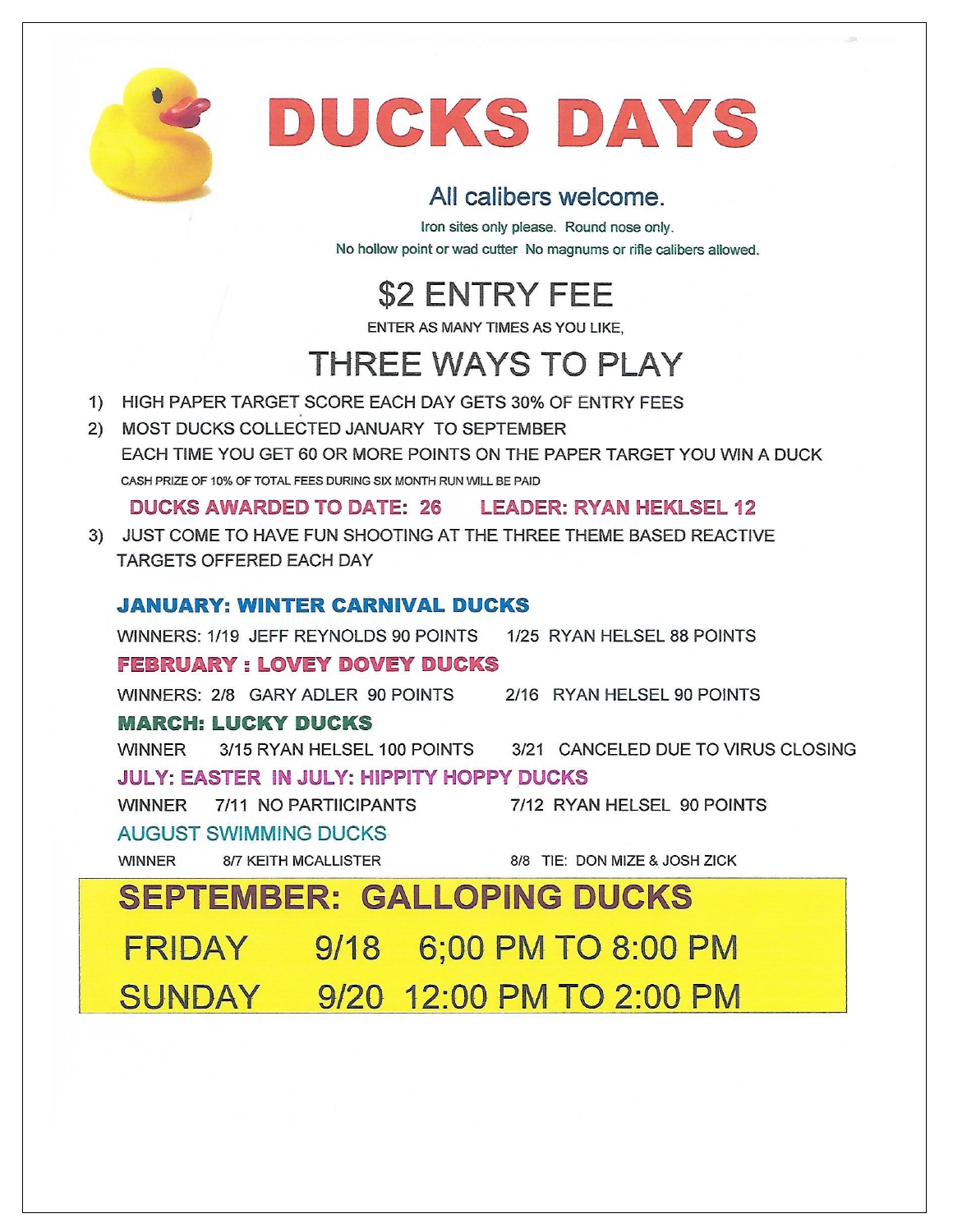#### **NEED Volunteers to be trained as Range Monitors**

WWSC is seeking members to serve flexible shifts, typically 4 to 5 % hrs Please contact Don Mize (616)334 3246 or Jeff Reynolds (616)710 1280 Email; [wwsc.range.monitor@gmail.com](mailto:wwsc.range.monitor@gmail.com) if you are interested

#### **Range Monitors receive:**

1% discount toward membership renewal for each hour served  ${60 \text{ hrs}$  served; approximately one shift / month = 60% discount} Personal use of indoor pistol range for serving two or more shifts per month **Call 616-453-5081 to CONFIRM the ranges are open**